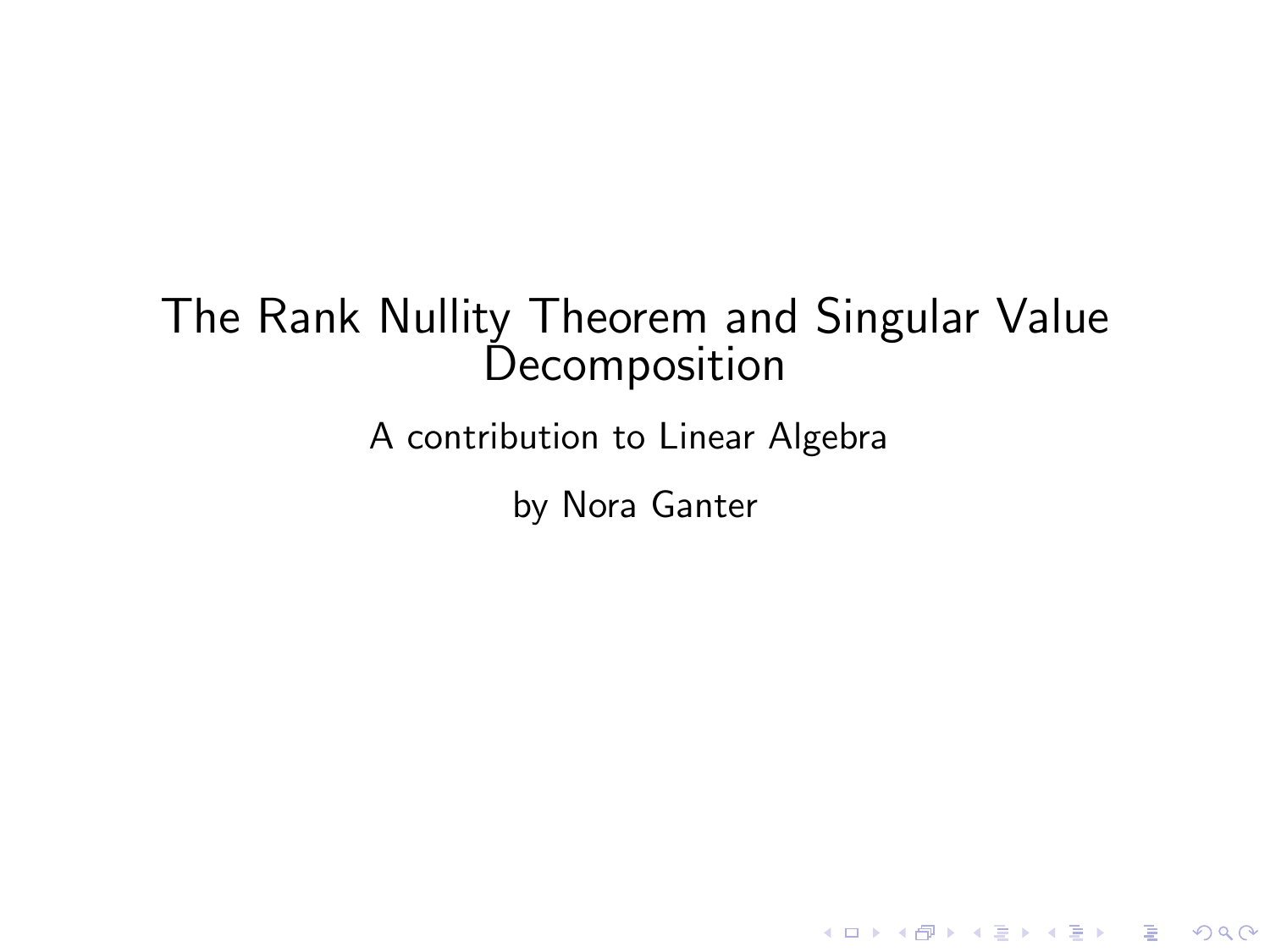## The four fundamental subspaces

Let A be an  $n \times m$ -matrix with entries in a field  $\mathbb F$ . Associated to A we have four linear subspaces:

- 1. The kernel or null-space of A, denoted  $N(A)$ , consists of all elements  $\vec{x} \in \mathbb{F}^m$  such that  $A\vec{x} = \vec{0}$ .
- 2. The column space of A, denoted  $C(A)$ , is the subspace of  $\mathbb{F}^n$ spanned by the column vectors  $\vec{c}_1, \ldots \vec{c}_m$ .
- 3. The row space of A, denoted  $\mathcal{C}(A^{\mathcal{T}})$  is the subspace of  $\mathbb{F}^m$ spanned by the transposes of the row vectors  $\vec{r}_1, \ldots, \vec{r}_n$ .
- 4. The null-space of  $A^{\mathcal{T}}$ , denoted  $\mathcal{N}(A^{\mathcal{T}})$ , consists of all  $\vec{y} \in \mathbb{F}^n$ such that  $A^T \vec{y} = \vec{0}$ .

These spaces are invariant under elementary row operations. If the matrix A is in row-echelon form, it is easy to read off bases and dimensions of these spaces. Try some examples. What do you notice?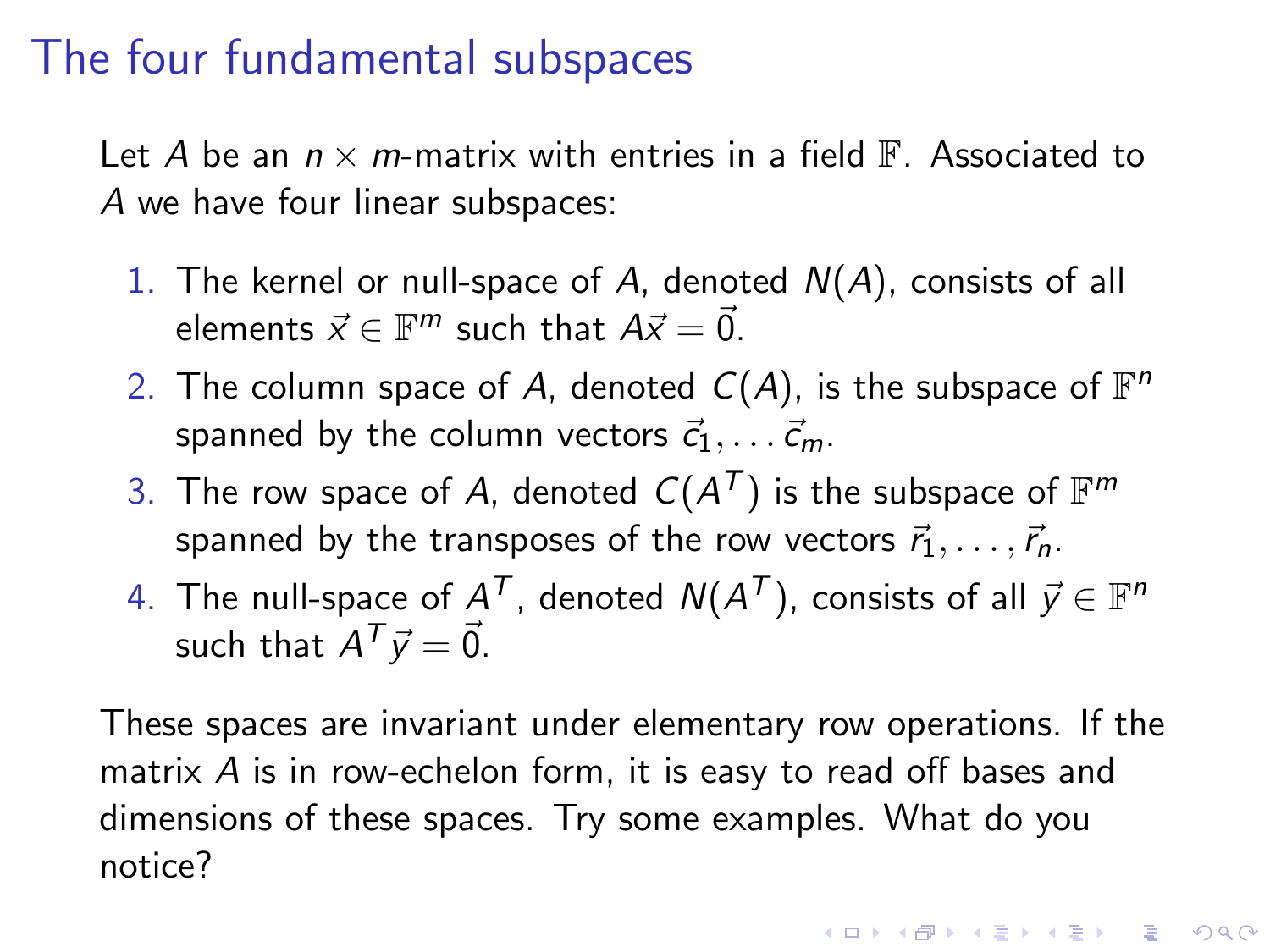### Null space and row space

The null space and the row space are orthogonal complements of each other (in the ambient vector space  $\mathbb{F}^m$ ). This means that  $N(A)$  consists exactly of all the vectors in  $\mathbb{F}^m$  that are orthogonal to  ${\cal C}(A^{{\cal T}})$ , and vice versa: a vector is in  ${\cal C}(A^{{\cal T}})$  if and only it is orthogonal to every vector in the null-space  $N(A)$ .

**KORK EXTERNE PROVIDE** 

Proof: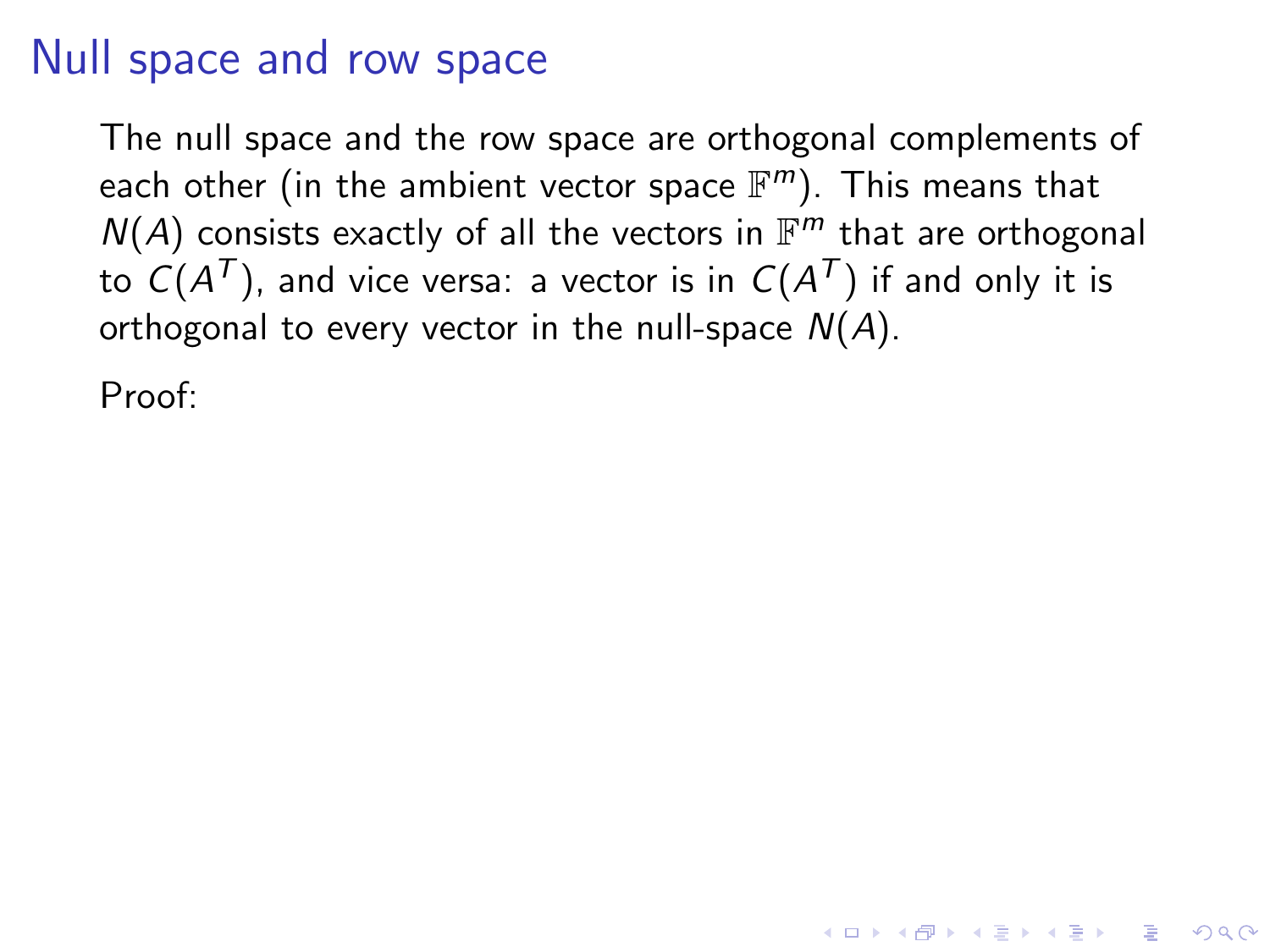# Column Space and Null Space of the Transpose

The argument on the previous slide goes through to show that the column space is the orthogonal complement of  $\mathcal{N}(A^{\mathcal{T}})$  inside  $\mathbb{R}^n$ .

The column space agrees with the image of the linear transformation given by (left-)muliplication with A. This is the sub-space of all vectors  $\vec{b} \in \mathbb{F}^n$  such that the system of equations  $A\vec{x} = \vec{b}$  has at least one solution.

KID KA KERKER KID KO

Example: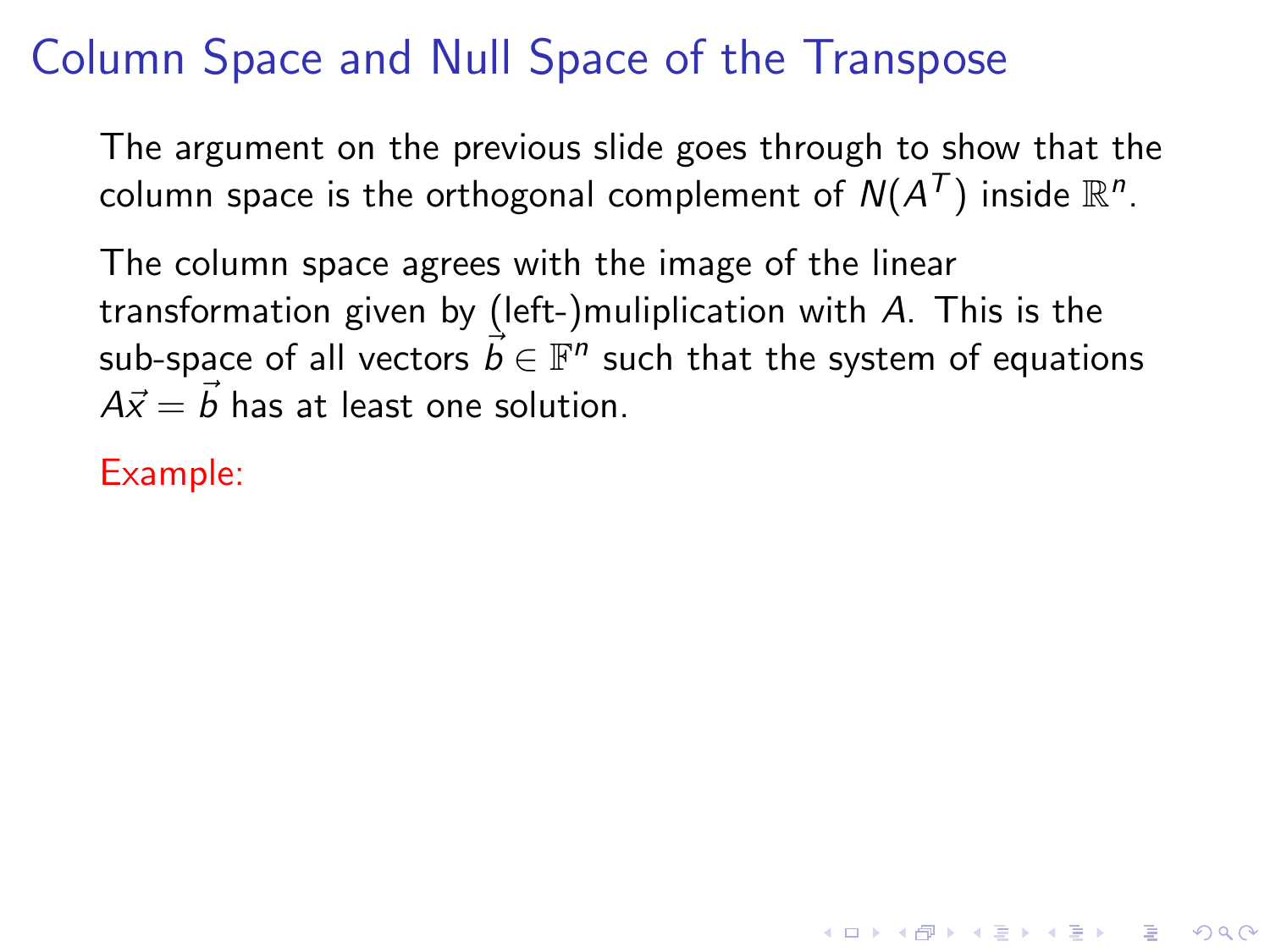### Isomorphism Between Row and Column Space

Theorem: Multiplication with A maps the row space isomorphically to the column space

$$
\begin{array}{ccc}\nC(A^T) & \stackrel{\cong}{\longrightarrow} & C(A) \\
\vec{r} & \longmapsto & A\vec{r}.\n\end{array}
$$

Proof: Let  $\vec{b} = A\vec{x}$ . We have

$$
\vec{x} = \vec{n} + \vec{r},
$$

where

$$
\vec{n} = \text{proj}_{N(A)}\vec{x} \quad \text{and} \quad \vec{r} = \text{proj}_{C(A^T)}\vec{x}
$$

are the orthogonal projections of  $x$  to the null and the row space. Hence

$$
\vec{b}=A\vec{x}=A\vec{n}+A\vec{r}=A\vec{r},
$$

proving surjectivity. If  $\vec{b} = \vec{0}$  then  $\vec{x} = \vec{n}$  is already in the null-space, hence  $\vec{r} = 0$ , showing injectivity.